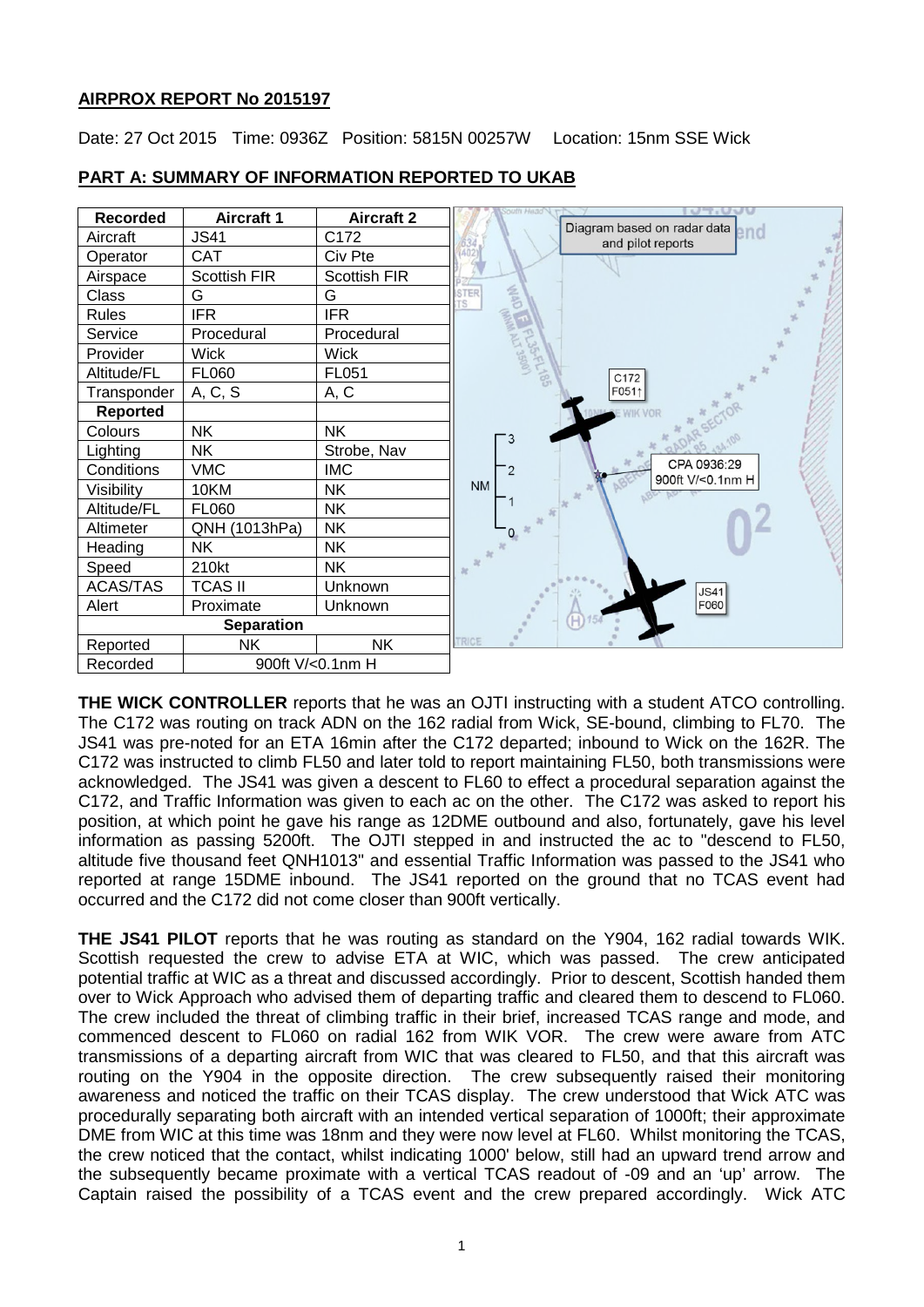requested the other aircraft to report their position, at which point the pilot reported his range as 12DME WIK and an altitude of 5,200ft. Overhearing this transmission, the JS41 crew discussed the possibility that the other pilot had lost situational awareness. Shortly afterwards, the WICK ATC supervisor gave avoiding action to the other aircraft and instructed him to "Descend to FL50, altitude 5 thousand feet QNH 1013". The other pilot acknowledged this transmission and the JS41 crew noticed the TCAS contact was no longer proximate and its trend arrow had been removed. They subsequently received traffic information from Wick ATC and reported their current range of 15DME from WIK. Once clear of the potential conflict they were cleared to descend further and subsequently landed without further incident. He advised Wick ATC that no TCAS event (TA/RA) had occurred and that the intruder traffic had been proximate only.

The JS41 pilot did not make an assessment of risk of collision.

**THE C172 PILOT** reports that because he was IMC he only realised there had been a reported Airprox following a phone call and email contact. He maintained his level in accordance with ATC instructions. The flight instructor with him did not notice anything.

The C172 pilot assessed the risk of collision as 'None'.

### **Factual Background**

The weather at Wick was recorded as follows:

METAR EGPC 270850Z 15013KT 9000 FEW007 SCT009 12/11 Q1013

## **Analysis and Investigation**

## **CAA ATSI**

The Airprox was reported by the Air Traffic Controller at Wick Airport when a Cessna 172 (C172) and a BAe Jetstream 41 (JS41) came into proximity approximately 15nm southeast of Wick. The JS41 pilot was in receipt of a Procedural Control Service from Wick Approach. The C172 pilot was operating under IFR on a flight from Wick, also in receipt of a Procedural Control Service from Wick Approach on the same frequency. CAA ATSI had access to RTF and radar recordings, together with the written reports from the pilots of the aircraft involved, and the Wick controller. The Wick controller was under training, being supervised by an OJTI (who filed the Airprox report).

At 0923:55, the C172 was cleared for take-off from Wick. A clearance had previously been issued to climb to FL70 and establish on track to the ADN VOR. A Procedural Control Service was agreed.

At 0929:35, the C172 was re-cleared to FL50 and requested to report established on track to the ADN. This was correctly read-back by the pilot who also agreed to report level at FL50 as requested.

At 0932:26 the JS41 called the Wick Approach controller. A Procedural Service was agreed, and the JS41 was instructed to descend to FL60 and report passing FL75. The pilot was told to expect a VOR approach to Runway 13 and Traffic Information was passed to the JS41 about the C172.

At 0933:30 Traffic Information about the JS41 was passed to the C172.

At 0936:19 the controller asked the C172 for a position report. The pilot replied at 0936:24 by saying he was 12.5NM from Wick and passing FL52 climbing. (Figure 1). The controller immediately responded with an instruction to maintain FL50 as there was traffic above. CPA occurred at 0936:30 (Figure 2).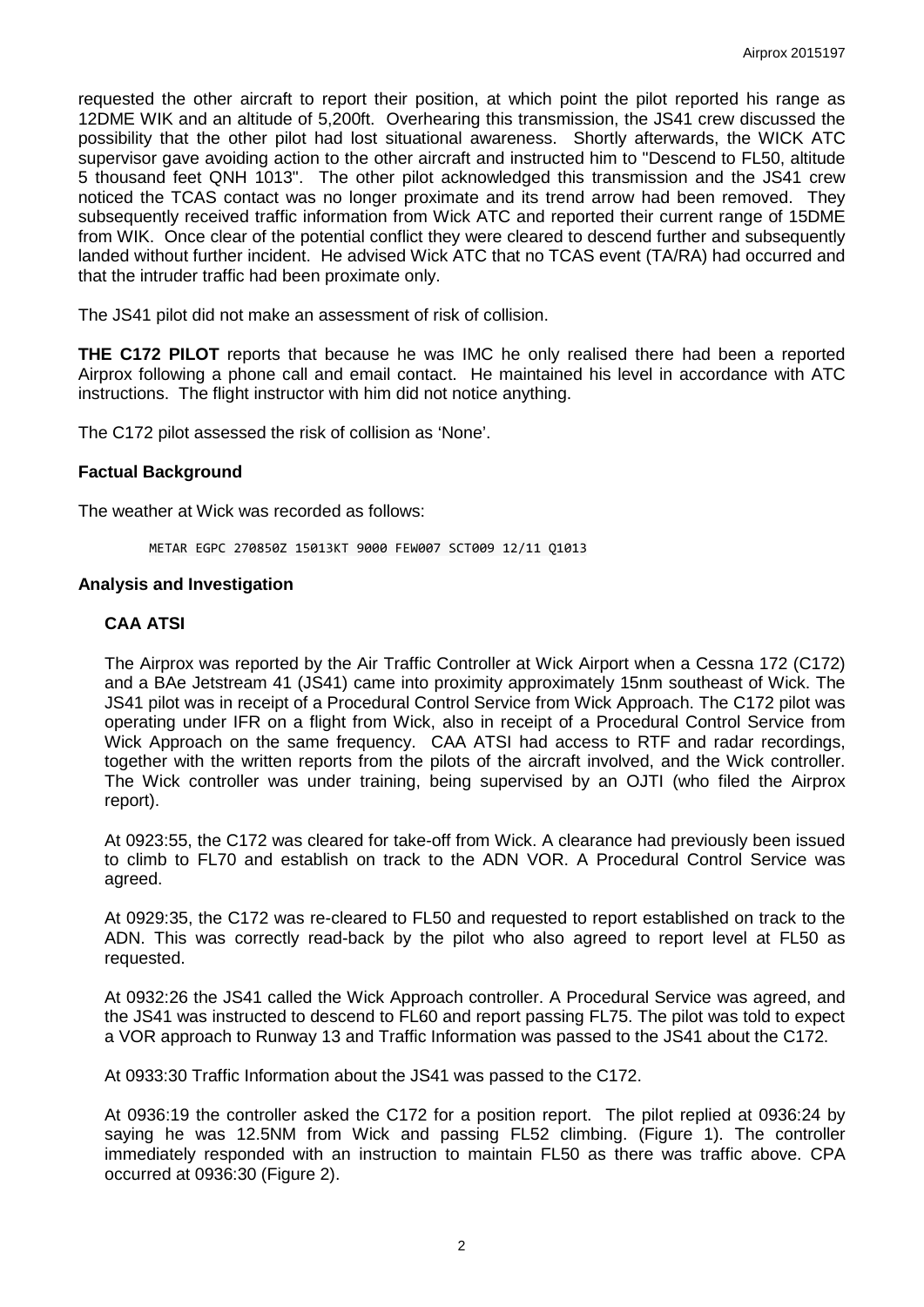

Figure 1: Prestwick Radar at 0936:24 Figure 2: Prestwick Radar at 0936:30

At 0936:38, a different controller instructed the pilot to maintain FL50, referred to the QNH and requested an acknowledgement – which was read back by the pilot.

At 0936:48 the controller confirmed with the pilot of the C172 that he was descending, and the pilot confirmed descending to FL50. The controller then immediately issued essential traffic information to the JS41 about the C172.

Both aircraft were established on the same 162 radial from Wick – on reciprocal tracks. The Wick controller issued a clearance prior to departure which climbed the C172 to FL70. This clearance was amended after the C172 departed to FL50, which the pilot read-back correctly. The inbound JS41 was descended to FL60 once the amendment to the C172 level was read-back by the C172 pilot. As soon as it became apparent from the pilot's report that the C172 had climbed through its cleared level, the trainee controller issued instructions to maintain FL50. The OJTI took over immediately afterwards, emphasising the fact that the C172 should be referring to Flight Level (the C172 had twice referred to 5000ft rather than FL) and confirming that the aircraft was descending to the cleared level. Essential traffic information was issued as soon as possible to the JS41. However, the aircraft had passed each other by this time, a fact the controller would not have been aware of.

The standard vertical separation under a Procedural Service is 1000ft between participating IFR aircraft.

# **UKAB Secretariat**

The JS41 and C172 pilots shared an equal responsibility for collision avoidance and not to operate in such proximity to other aircraft as to create a collision hazard<sup>[1](#page-2-0)</sup>. If the incident geometry is considered as head-on or nearly so then both pilots were required to turn to the right<sup>[2](#page-2-1)</sup>.

## **Summary**

l

An Airprox was reported when a JS41 and a C172 flew into proximity at 0936 on Monday  $27<sup>th</sup>$ October 2015. The JS41 pilot was operating under IFR in VMC and the C172 pilot was operating under IFR in IMC, both pilots were in receipt of a Procedural Service from Wick Approach.

<span id="page-2-0"></span><sup>1</sup> SERA.3205 Proximity.

<span id="page-2-1"></span><sup>2</sup> SERA.3210 Right-of-way (c) (1) Approaching head-on.